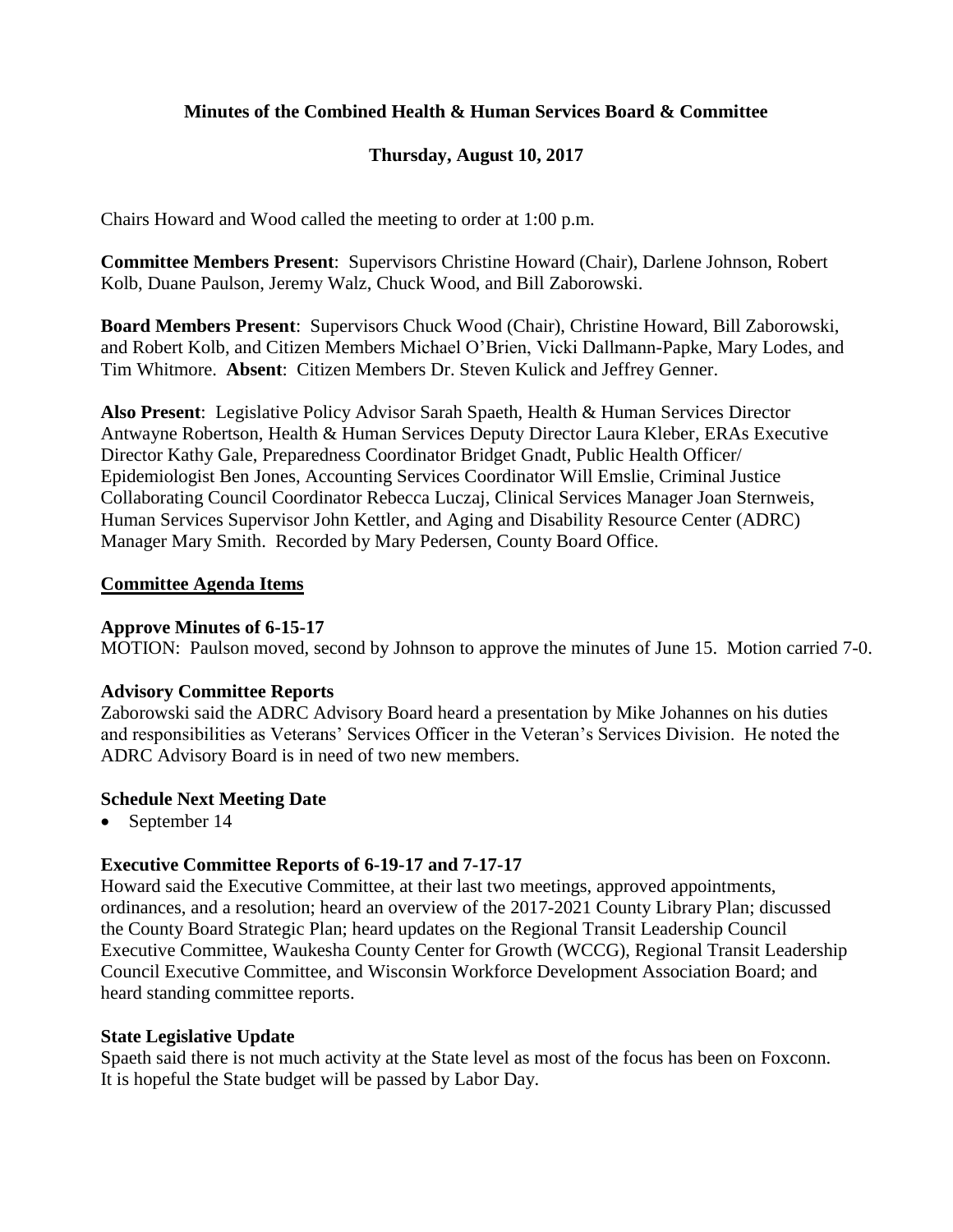8-10-17 H&HS Committee/Board Page **2** of **4**

## **Board Agenda Items**

## **Approve Minutes of 7-14-17**

MOTION: Whitmore moved, second by Lodes to approve the minutes of July 14. Motion carried 8-0.

## **Announcements**

Wood said he attended the Waukesha County Community Health Improvement Plan and Process (CHIPP) open house and heard positive feedback by a number of people including those who contributed to this effort. He is looking forward to the results. Howard encouraged board and committee members to go online and participate at [www.waukeshacounty.gov/chipp.](http://www.waukeshacounty.gov/chipp)

## **Committee/Board Discussion Items**

## **ERAs Senior Network (***Board and Committee***)**

Gale presented a PowerPoint and distributed information on the ERAs Senior Network, formerly Interfaith, which dates back to 1981. The mission of the network is to engage and support Waukesha County seniors and adults with disabilities in leading meaningful lives. ERAs is the leader in creating communities where seniors are fully embraced through collaborative partnerships, a coordination of services, and intergenerational volunteer activities. Core values include respect and dignity, confidentiality, ethics and accountability, teamwork, intergenerational connections, and advocacy. Programs include assessment services, transportation, spring/fall yard clean-up and snow removal, non-medical respite, minor home repairs, help with forms and bills, a holiday giving program, the Readers Café, pen pal program, folk art fair, and tutoring.

Gale said the 2017 ERAs budget is about \$1.2 million and consists of government and local grants and funding from the United Way, corporations, community groups, congregations, individuals, special events, clients, and memorials. ERAs has collaborated with the County to develop the Find-A-Ride Network and the Caregiver Connection. She noted the ADRC Manager serves on the agency's advisory council.

## **Emergency Preparedness and Emmetsburg, MD Training** *(Board and Committee)*

Jones distributed materials on emergency preparedness as it relates to Health & Human Services. Gnadt discussed trends and themes and said statistics indicate increases in the number and severity of events. These includes fatalities from natural disasters and criminal acts such as active shooter incidents. Cultural diversity is also growing. About one in five people in the U.S. have a disability and most are at risk of having a functional or access need. She said preparedness takes all this into consideration.

Gnadt said there has been an increase in Public Health/preparedness mandates, mainly based on best practices, yet Federal and State preparedness funding to counties has decreased. However, Jones said staff have adapted to these changes and anticipated future changes. Human Services staff will address the human aspect in emergencies and disasters such as shelter, mass clinics, family assistance and reunification centers, and public information and education. Assignments or roles in an emergency will be based on each individual's particular skills, strengths, and experience and training will be provided. Staff are continuing to prepare education and exercise plans, provide community education, collaborate with community partners, and create and distribute preparedness materials. She noted that social media would be helpful in communicating with the public in an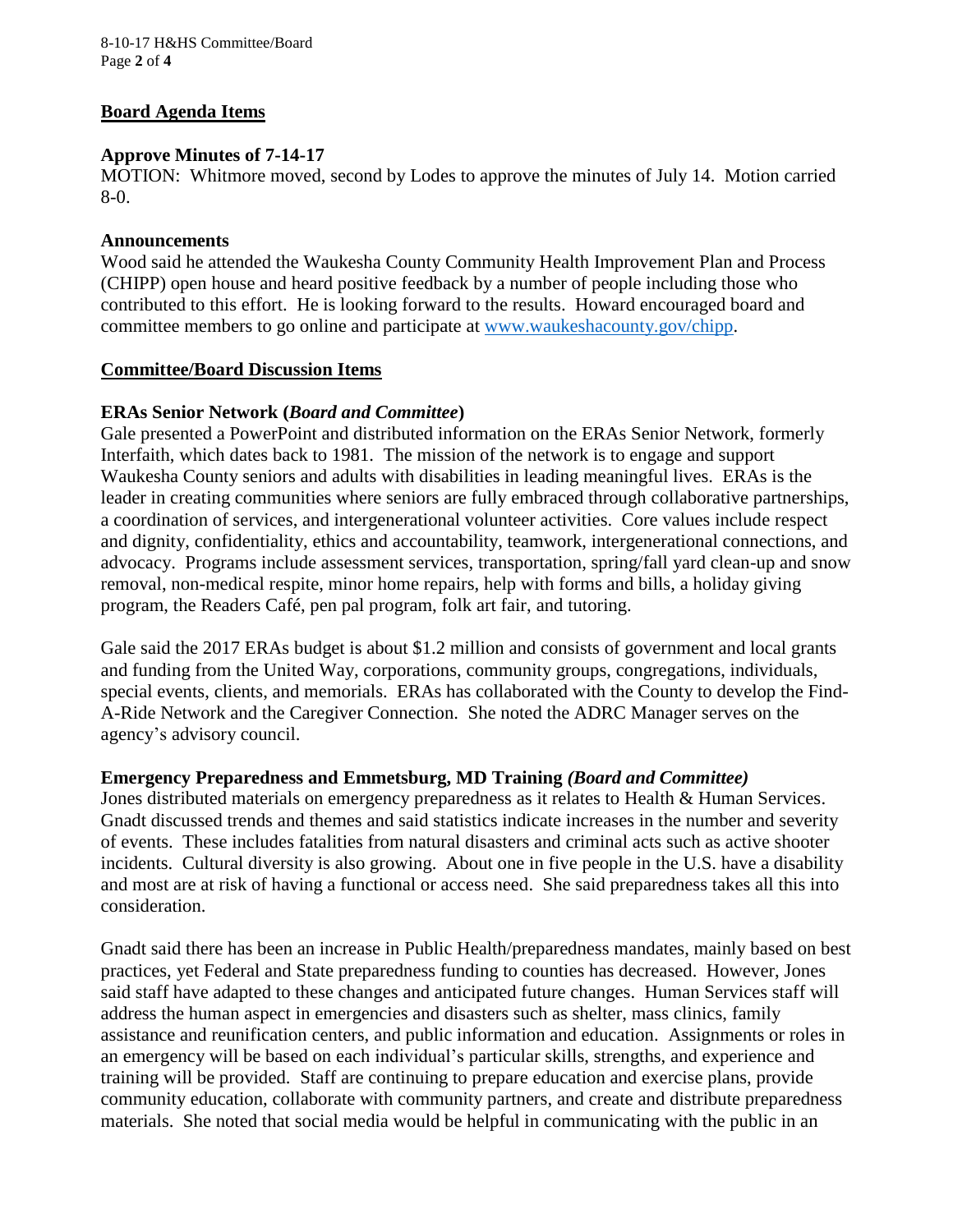8-10-17 H&HS Committee/Board Page **3** of **4**

emergency. Health & Human Services staff will address the human aspect in emergencies and disasters such as sheltering, mass clinics, reunification and family assistance centers, volunteer reception, and public information and education.

Jones discussed FEMA's Integrated Emergency Management Course that was held June 26-29 in Emmitsburg, MD. Waukesha was one of only 20 counties nationwide selected to participate. Attendees received daily training from national experts and tabletop discussions facilitated an understanding of each agency's perspective, capabilities, and limitations. Issues addressed included severe weather, evacuation, sheltering, train derailment, dam failure, debris management, and public messaging.

## **Community Health Improvement Plan and Process** *(Board and Committee)*

Jones gave an update on CHIPP which is data driven. Information is derived from online assessments and surveys. The steering committee reviewed the data and the priorities of most concern are alcohol use, communicable diseases, healthcare navigation including managing chronic conditions, mental health, opiate use, and nutrition and physical activity. Jones discussed statistics for each. High impact issues facing Waukesha County include an aging population and workforce and income constrained households. Jones encouraged committee and board members and citizens to offer their feedback at [www.waukeshacounty.gov/chipp](http://www.waukeshacounty.gov/chipp) and he provided paper surveys. The above-listed priorities will be narrowed down to three and action teams will be developed to implement solutions.

MOTION: Whitmore moved, second by O'Brien to adjourn the board meeting at 2:43 p.m. Motion carried 8-0.

## **Ordinance 172-O-028: Accept A 2017 Grant To Expand Substance Abuse Treatment Capacity In Adult Treatment Drug Courts Award Through The U.S. Department Of Health And Human Services, Substance Abuse And Mental Health Services Administration (SAMHSA) And Amend The Department Of Health And Human Services 2017 Budget**  *(Committee)*

Luczaj and Emslie were present to discuss this ordinance which authorizes the Department to accept a three-year federal grant totaling \$914,020. Luczaj said the funds will be used to expand capacity and enhance substance abuse treatment services for the Drug Court Program during the three-year period. The current program capacity is 50 participants and this grant will allow for 60 at any given time. This grant will begin in September which is when the current Federal grant will end. She noted Waukesha County was the only county in the state to receive the award. This ordinance also authorizes the appropriation of \$75,218 in new expenditure authority for use in the fourth quarter including \$51 for supplies, \$66,241 for contracted services for an additional case manager, \$2,088 for travel, and \$6,838 for administrative overhead. Future year grant revenues and related expenditures will be included in future budgets. This ordinance has no impact on 2017 tax levy.

MOTION: Paulson moved, second by Johnson to approve Ordinance 172-O-028. Motion carried 7-0.

# **Ordinance 172-O-029: Accept State Targeted Response To Opioid Crisis Grant And Modify Department Of Health And Human Services 2017 Budget** *(Committee)*

Kettler and Emslie were present to discuss this ordinance which authorizes the Department to accept a two-year State grant totaling \$95,000. Kettler said the funds will be used to provide